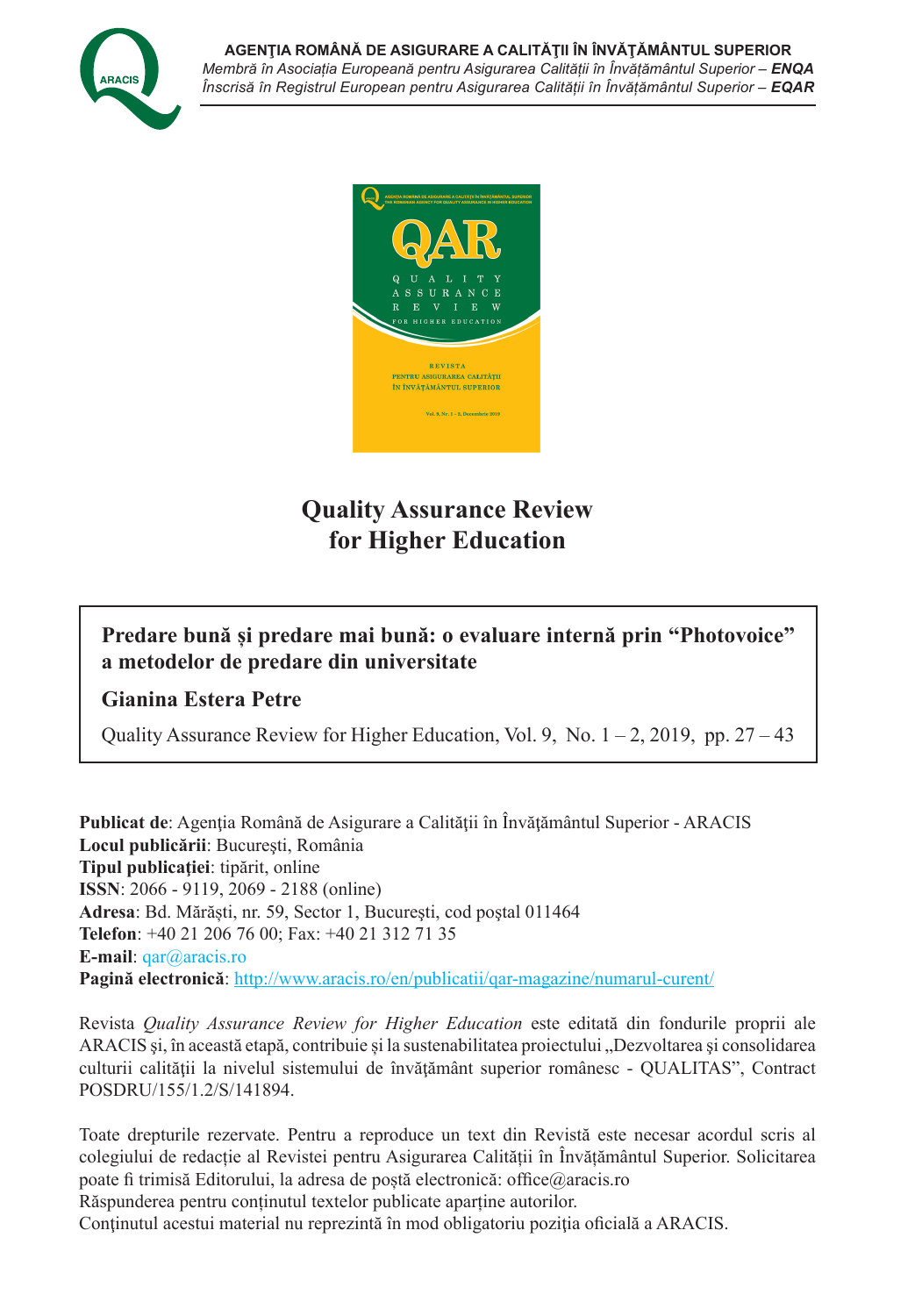



# **Quality Assurance Review for Higher Education**

# **Good and Better in Teaching: An Internal Evaluation of University's Teaching Methods Through Photovoice**

# **Gianina Estera Petre**

Quality Assurance Review for Higher Education, Vol. 9, No.  $1 - 2$ , 2019, pp. 27 – 43

**Published by**: The Romanian Agency for Quality Assurance in Higher Education - ARACIS **Place of publication**: Bucharest, Romania **Publication type**: printed, online **ISSN**: 2066 - 9119, 2069 - 2188 (online) **Address**: Bd. Mărăști, no. 59, sector 1, Bucharest, Romania, postal code 011464 **Phone**: +40 21 206 76 00; Fax: +40 21 312 71 35 **E-mail**: qar@aracis.ro **Web page**: http://www.aracis.ro/en/publications/qar-magazine/current-issue/

*Quality Assurance Review for Higher Education* is edited from ARACIS own funds and, at this stage, also contributes to the sustainability of the project "The development and the consolidation of quality culture at Romanian higher education system – QUALITAS", POSDRU Agreement 155/1.2/S/141894.

All rights reserved. No part of this Review may be reproduced in any form without written permission from the Editor. The request may be sent to the Editor by e-mail, at: office@aracis.ro The responsibility for the content of their contributions belongs to the authors. The content of this material does not necessarily represent the official position of ARACIS.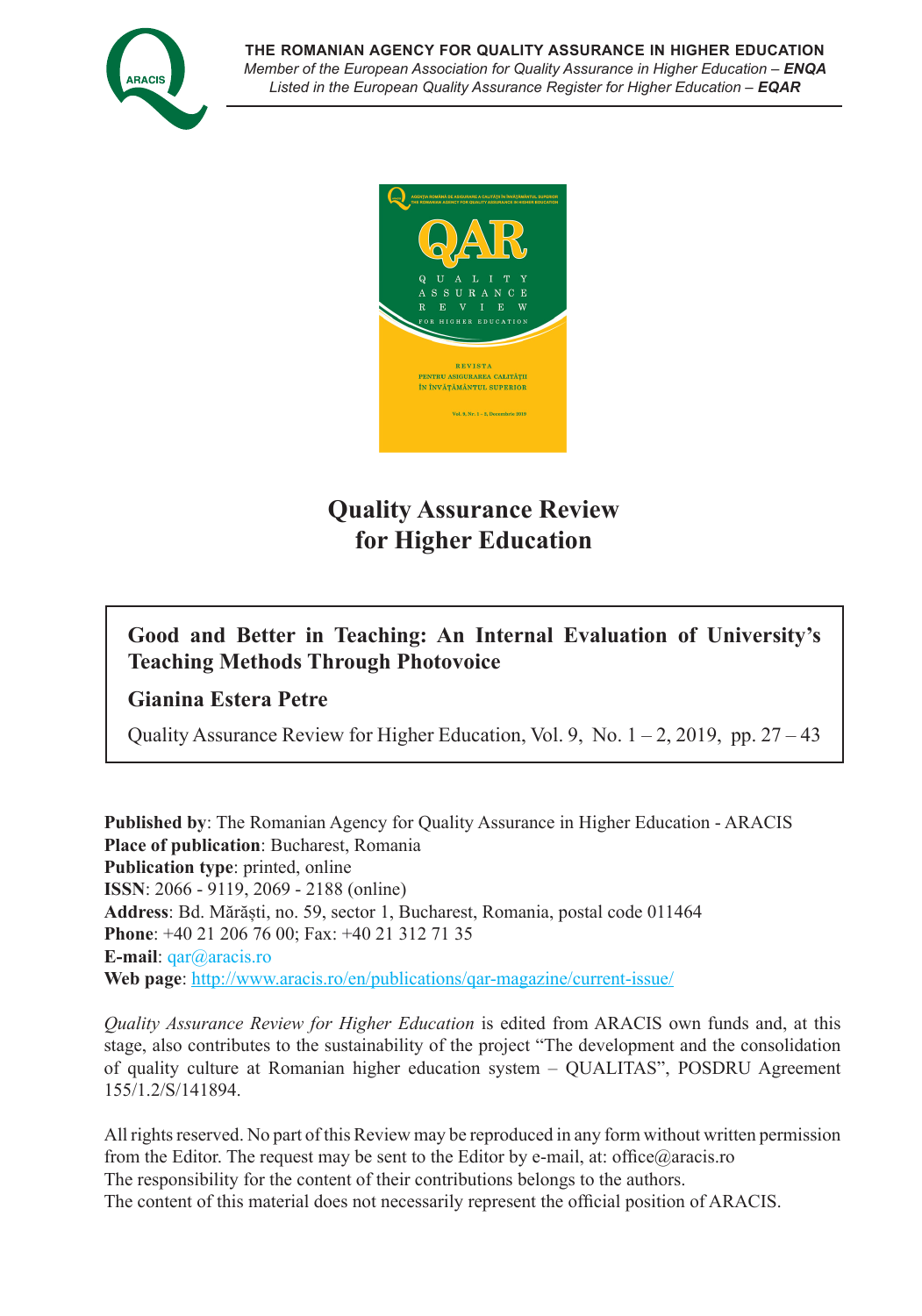# **Good and Better in Teaching: An Internal Evaluation of University's Teaching Methods Through Photovoice**

*Gianina-Estera Petre Doctoral Student*

 *Adventist International Institute of Advanced Studies Philippines petreg@aiias.edu*

**Rezumat**: *În România studenții încă nu au o voce puternică în ceea ce privește îmbunătățirea instituțiilor educaționale. Folosind action research și photovoice, acest studiu urmărește să ofere o voce studenților cu privire la evaluarea internă a metodelor de predare înainte și după implementarea învățării prin cooperare. Studiul are la bază modelul filosofic al împuternicirii educaționale, dezvoltat de Freire (1970). La studiu au participat șase studenți de la un program de studii de licență. Datele au fost colectate prin fotografii, chestionare și observații. Temele au fost dezvoltate de către participanți printr-un eseu fotografic și au fost analizate împreună cu celelalte date. Rezultatele au arătat eficiența învățării prin cooperare în comparație cu învățarea tradițională în ceea ce privește pregătirea profesională a studenților. Factorii decizionali instituționali au hotărât să păstreze această expoziție fotografică în mod permanent. Recomandarea este aceea ca studenții să continue evaluarea internă anuală în universitate folosind ca design de cercetare action research și photovoice.*

**Cuvinte cheie**: *evaluare internă, bune practici, action research, photovoice, studii superioare, România*

**Abstract**: *In Romania, students do not yet have a strong voice in the improvement of educational institutions. By using participatory action research and photovoice, this study aimed to give a voice to university students regarding the internal evaluation of teaching methods before and after the implementation of cooperative learning. The study is anchored to the empowerment education philosophical framework of Freire (1970). Six participants, students from one Bachelor ("licență") study program, went through the photovoice process. Data were collected through photos, questionnaires, and observations. The themes have been developed by the participants through a photo essay and have been analyzed together with the other data. The results showed the effectiveness of cooperative learning in comparison with the traditional teaching regarding students professional training. The policy makers decided to keep this photo exhibit as permanent. The recommendation is to have students evaluate yearly the university through action research and photovoice.*

**Keywords**: *internal evaluation, good practices, participatory action research, photovoice, higher education, Romania*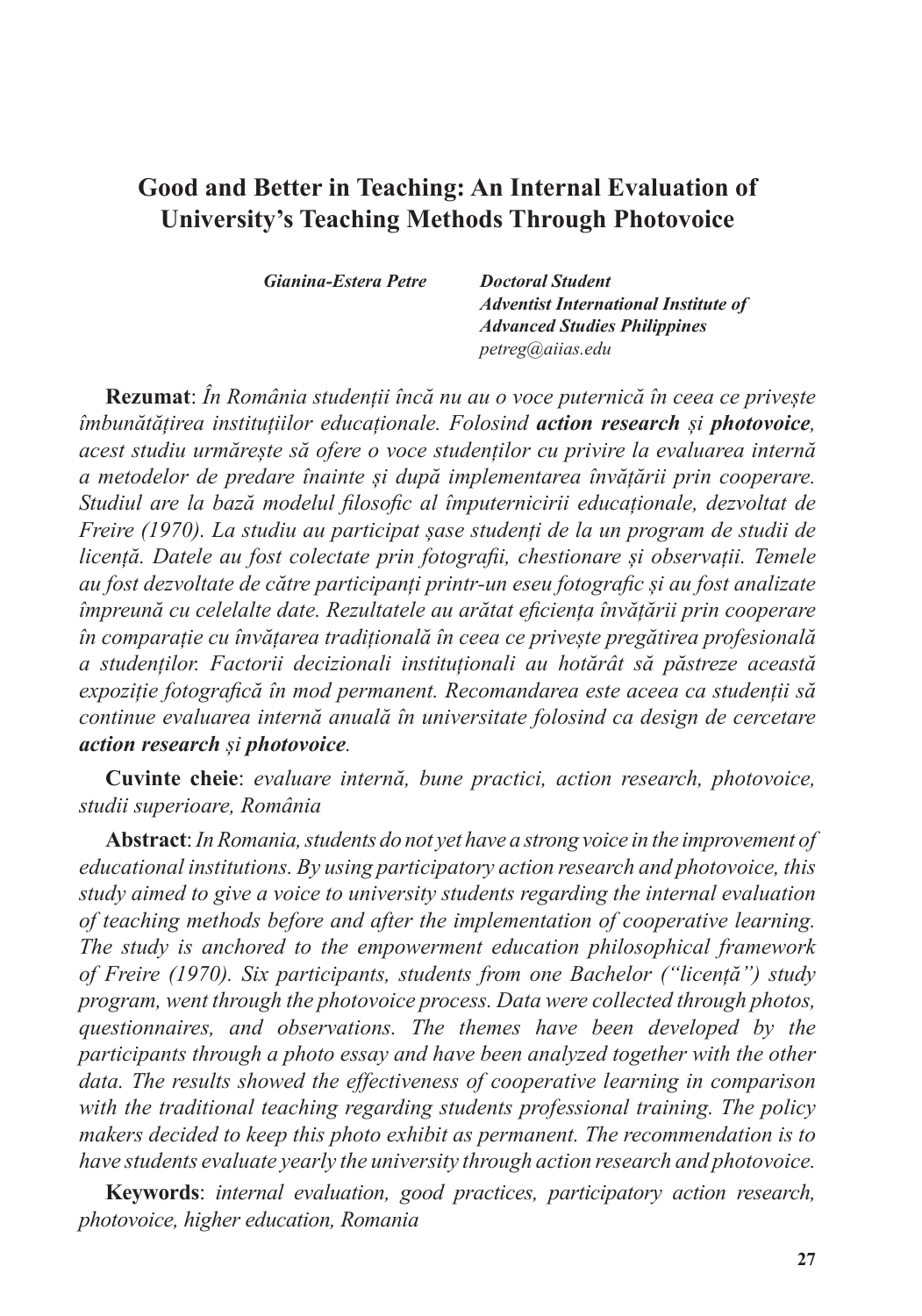## **Introduction**

Educational institutions aim to prepare students for real life and a satisfying profession, in order to successfully face the challenges of a constantly changing society. Educators understand the importance of training students to think critically, to communicate properly, to solve problems easily, to collaborate openly, to work ethically, or to use technology effectively (Trilling and Fadel 2009, 3). Thus, they teach the necessary competencies of the 21st century in an adequate learning environment (Voinea 2019, 25).

As a post-communist country, Romania has been confronted with a diversity of challenges in reshaping its educational system. Being a part of the European Higher Education Area, Romania must align to specific requirements regarding quality standards in education. Thus, school evaluation, externally or internally, may result in school improvement (OECD 2013, 383). In Romania, the external evaluation and the accreditation of the educational institutions are made through the Romanian Agency for Quality Assurance in Higher Education (ARACIS) or the Romanian Agency for Quality Assurance in Pre-university (ARACIP). It is not the purpose of this research to focus on external evaluation but on internal evaluation in higher education (HE). The internal or self-evaluation of educational institutions must be correctly understood, together with its benefits for growth and improvement, rather than to be perceived as a compulsory activity (Kitchen et al. 2017, 167). Only when the internal evaluation is seen as learning through evaluation process can the end of evaluation be understood as the beginning of implementing the recommendations (Toderaș and Stăvaru 2015, 102). Thus, the quality of education increases in a cyclical process.

## **Review of the Literature**

Internal evaluation is not an easy process, given that in Romania education is competitive by nature. On one hand, educational institutions are under the pressure of performing. On the other hand, by revealing some weaknesses, schools are placed in a negative light, which is not desirable (Kitchen et al. 2017, 189). Therefore, even if self-evaluation brings growth, it also requires openness from the leadership team to improve certain situations. According to Bloom and colleagues (Bloom et al. 2013, 15), this openness develops positive relationships leading both to students' success and to institutional growth. In this kind of environment, the opinions of the institution members are valued, fostering creativity and productivity (Mather and Hess 2013, 35). Such an open approach may also empower the Romanian educational system, especially in HE.

#### **Internal Evaluation**

In HE, an internal evaluation may take the form of institutional reports and study programme reports (Ciolan et al. 2015, 33). According to Geven et al. (2015), ARACIS's "methodology emphasizes the production of documents outlining procedures rather than substantive performance indicators on teaching and learning"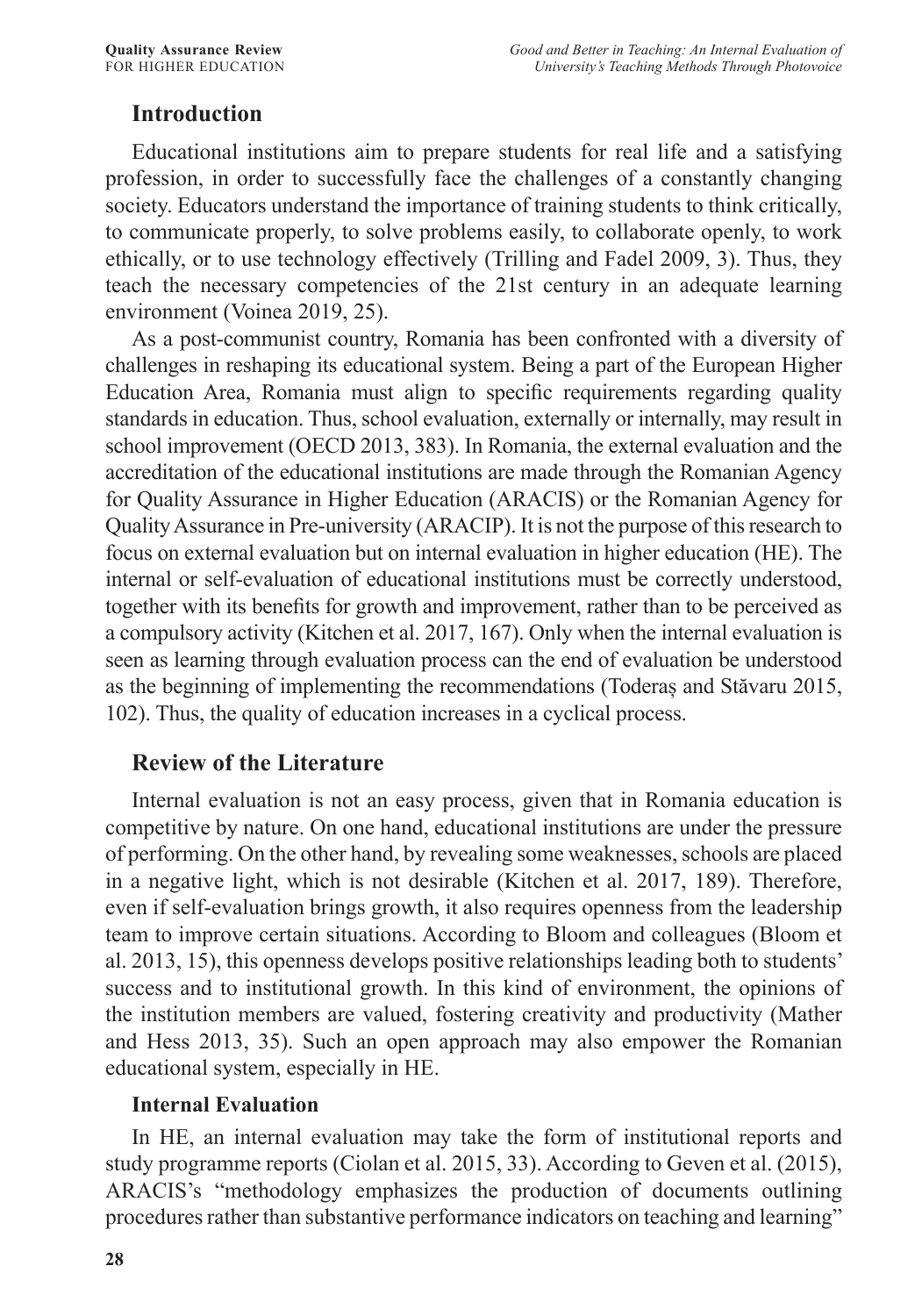(p. 55). Thus, internal evaluation is perceived more as checking up the external evaluation criteria rather than contributing to institutional growth (Geven et al. 2015, 56). In these cases, professors are not very motivated to be involved in the internal evaluation, as this process is not linked so much to their teaching practices.

Nevertheless, a rewarding leadership approach may focus on exemplary practices. The transformational leadership framework highlights five aspects of good leaders: (a) model the way, (b) inspire a shared vision, (c) challenge the process, (d) enable others to act, (e) encourage the heart (Kouzes and Posner 2017, 12). As leadership skills can be learned (Adair 2010, 4; Adair 2011, 88), the leaders may develop those skills which may lead to both human and institutional transformation.

Usually, HE leaders are interested in the growth of the institution they lead. Therefore, they are looking to apply various methods. These methods must be also suitable for the stakeholders, professors and students, in order to be accepted and their purposes understood (Geven et al. 2015, 46). One method to improve the HE institutional practices is Participatory Action Research (PAR). It may be organized as an internal evaluation method to identify the practices in need of improvement and to refine them with the support of the involved stakeholders. It may be applied in order to increase the quality of life for educational systems, community schools, or people (Creswell 2012, 582).

A second method used to empower people from non-outspoken groups, by giving them a voice, is photovoice. It is also used to create a proper environment for change and improvement, reaching the policy makers by the stories related through photos taken by participants. It mediates understanding on certain issues (Butler-Kisber 2018, 135), bringing up desires and emotions not possible to be expressed in other ways. Photovoice is a PAR, a powerful tool for social and individual change (Wallerstein and Bernstein 1988, 383), with its foundation in the Freire's empowerment education framework (2005) and documentary photography (Worth and Adair 1972).

Photovoice was successfully applied in various areas, starting with the healthcare field where it was developed (Wang et al. 1998). It extended by exploring community change (Wang 2006), social justice (Jackson et al. 2014), life after natural calamities (Rosario, Aguillon, and Lucion 2015), women's issues (Rosario, Domocmat, and Oniashvili 2016), HE internal evaluation (Petre 2019), and it is still extending its area of interest.

#### **Institutional Evaluation Outcomes**

When the leadership looks for institutional improvement by involving students in the internal evaluation, positive results and good practices may appear (Wang and Redwood-Jones 2001, 560). The students' reflections on the institution practices can support this betterment (Fifolt and Lander 2013, 26), leading to change at the institutional level (Mather and Hess 2013, 39) and to the growth of the students' contentment regarding the university they attend (Schreiner 2013, 49). Furthermore, when students' opinions are valued, they can contribute to the growth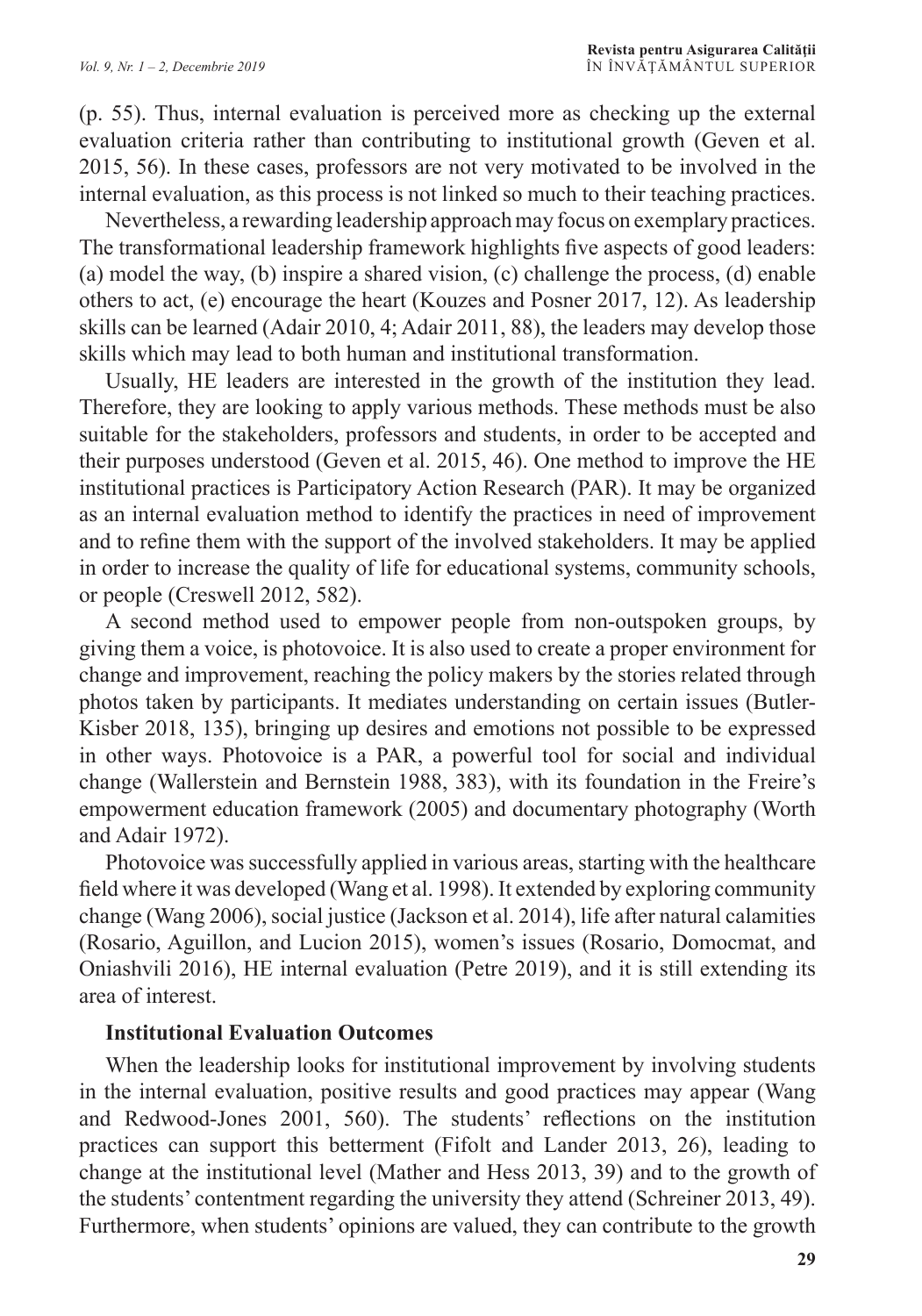of the community they live in, perceiving their contribution as important and useful (Bloom et al. 2013, 14).

Research showed that a constructive dialogue reflects a sense of responsibility in the institutional growth (Dewar and Sharp 2013, 1), especially when the students are receiving a voice (Fifolt and Lander 2013, 26) and are supported in this process (Bergmark and Kostenius 2018, 623). However, there are situations when students may not have the freedom to express their requests to the leadership (Canning 2016, 11). Thus, preparing an environment wherein students can convey their perceptions, desires, or recommendations in a positive manner may lead to growth and improvement.

The students' voices should be heard also regarding their initial training program. In most of the cases, the initial teachers' training (ITT) deals with the proper content of the academic programme. However, when the delivery of the content is not properly done, the ITT is "unlikely to produce outstanding teachers" (Carter 2015, 37).

In Romania, the ITT does not effectively prepare educators for teaching. The European Commission report for Romania (Commission 2019, 4) mentions that the "initial teacher education offers very little preparation and practical training, particularly in modern teaching techniques or inclusive pedagogy". If this is the official report regarding what should be ameliorated in the Romanian educational system, then it should be useful to explore what is the opinion of students in their ITT education regarding their preparation for the professional life and to propose interventions for institutional improvements and for a better training.

The purpose of the present study is to present the perceptions of the students from the Pedagogy of Preschool and Primary School (PPPS) study programme, with respect to the teaching methods used in the selected university, before and after the implementation of cooperative learning. The emphasis is on how the teaching methods are preparing them for professional life, thus whether the ITT is successfully conducted with regard to interactive and modern teaching methods or not. Moreover, the study aims to reveal the impact of the university students in the improvement of the teaching practices, thus positively contributing to the internal institutional evaluation of the selected HE.

Three research questions led this study, as follows: (1) What are the teaching practices in the selected university before the implementation of cooperative learning? (2) What recommendations can be made to improve the prevalent teaching methods in the selected university? (3) What are the outcomes of the cooperative learning implementation in the selected university?

## **Methodology**

This study is a qualitative research. It tries to show and to evaluate a reality in order to improve it through the stakeholders or the evaluands' contribution (Dahler-Larsen 2018, 867-869). It used Participatory Action Research and photovoice. The photovoice steps are presented in this section.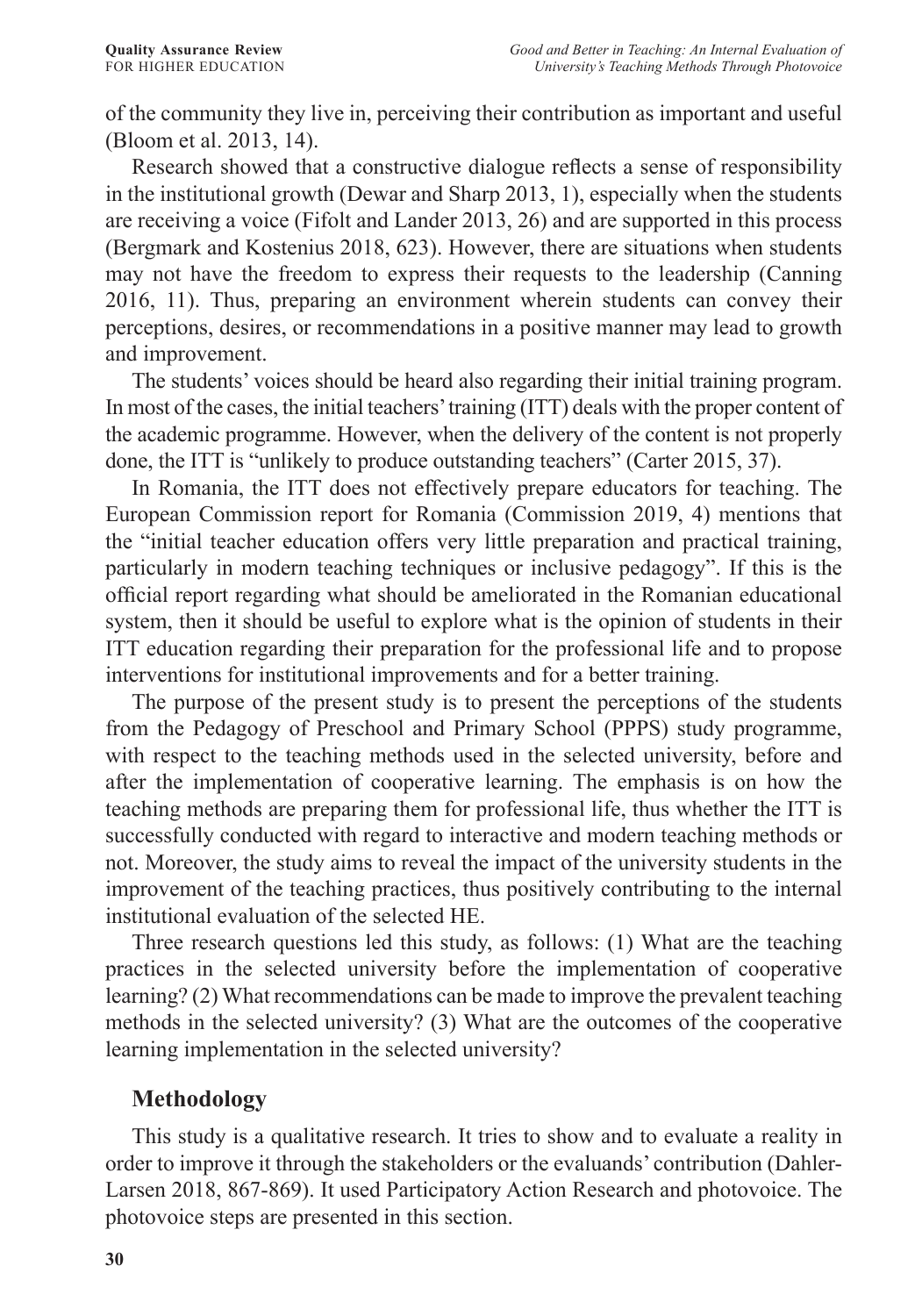#### **Research Design**

Participatory Action Research is used when the research's purpose is to improve the quality of an institution as well as the quality of groups' or family's lives (Stringer 2014, 14). Creswell (2012, 583) states that it can be used to empower individuals in the educational system or the educational institution itself. Therefore, it is "participatory and action-oriented" (Leavy 2017, 234). Sagor (2011, 6-7) proposes four stages for action research: (1) *Clarifying vison and target* – or responding to "What do I want to accomplish?"; (2) *Articulating a theory* – or "What do I believe is the approach with the greatest potential for achieving my goals?"; (3) *Implementing action and collecting data* – or "What data will I need to collect to understand the efficacy and workings of my theory of action?"; (4) *Reflecting on the data and planning informed action* – or "Based on this data, how should I adjust my future actions?"

According to Wang and Burris (1997, 369), photovoice has three goals: (a) to record and reflect on the positive or the negative aspects of a community, (b) to promote dialogue on important issues in a community, and (c) to create a favourable situation to reach the policy makers. It may lead the participants to improve their community in a creative way (Margolis and Zunjarwad 2018, 616) and bring collaboration between the participants (Banks 2018, 92).

#### **Research Setting and Participants**

This study was conducted in a Romanian university, situated in the southern part of the country. The higher education institution has several academic programs. However, the participants have been selected only from the PPPS program. Purposive sampling was used, the participants representing two classes, PPPS second year, and PPPS third year. In qualitative research, the sample is chosen not to meet the criteria of numbers but of the representative qualities (Saldaña and Omasta 2018, 179). In this study, the criteria for choosing the participants were (a) to be regular students with more than 75% class attendance, (b) to be open in expressing their opinions regarding the given topic, and (c) to be willing to participate. The study took place between March-June 2019. From 11 eligible students, only six accepted to participate.

#### **Data Collection**

In collecting data, the photo voice steps of Wang and colleagues were used (1998, 76). The steps are briefly described below. The photo essay from Rosario et al. (2016, 52) model was added to strengthen the study. The photo essay was used to create a favourable atmosphere for the participants to tell the stories behind their photos, to group the photos into themes, and to organize the photo exhibit. For the photo essay, the recommendations of Petre (2019, 166) have been followed, allowing the participants to write the photo essay themselves as they knew better what story they wanted to convey through the taken photos.

**Preliminaries**. Wang et al. (1998, 78-80) state that during this stage a researcher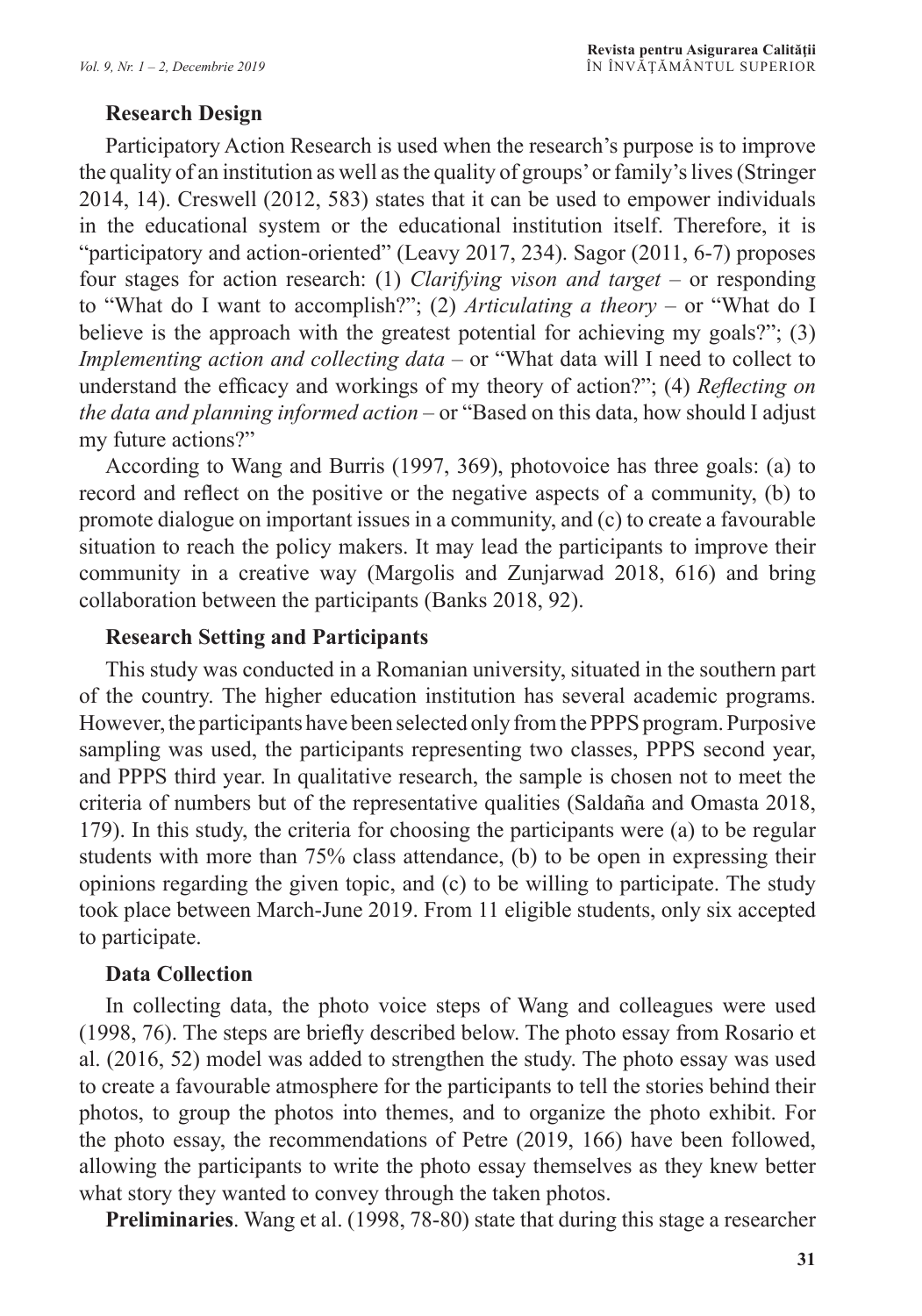should take into consideration different aspects such as (a) contextualizing of the issue—the teaching methods used in the selected university; (b) stating the objectives—to evaluate the teaching methods, by the PPPS students, before and after implementing cooperative learning; (c) selecting the site and obtaining permission from the HE administration; (d) selecting the participants; (e) obtaining verbal and written consent from the participants—the last step of the preliminaries of the photovoice study.

**Implementation method and data analysis.** In the first phase of the photovoice, implementing methods and data analysis, we followed mainly the steps from Wang and colleagues (1998, 80-81), but also other authors, as follows:

1. Orientation regarding the concept and the methodology of photovoice. Participants learned about photovoice what is and when it can be used.

2. Photography training. Students have been trained on how to take pictures, and also in the ethical aspects of taking photos.

3. Giving the theme. In taking pictures, before and after the implementation of cooperative learning, the participants showed their answers to the question *How does teaching take place in the university?*

4. Time for taking pictures. Participants took pictures regarding the teaching methods used in the university before cooperative learning implementation. They had two weeks for taking pictures for this step, after which they selected three most relevant pictures for the given theme. After the implementation of cooperative learning, participants again took pictures from which they selected three representative pictures for the theme. This time the pictures were taken only in the two classes were the cooperative learning was implemented.

5. Facilitating group discussion. The researcher organized two separated meetings with participants from both classes, for discussing the photos.

6. Critical reflection and dialogue. After the selection of pictures, the participants presented the story of each photography. The dialogue and their reflections were guided by SHOWED framework (Wallerstein and Bernstein 1988, 386), as we recommended in the previous study (Petre 2019, 166). The participants responded to the next questions for each picture: What do you see here? What's really happening here? How does this relate to our lives? Why does this problem or strength exist? How can we become empowered by this? What can we do about this? The same process was followed for the second set of photos. Writing down the stories behind the photos was the task of each participant.

7. Codifying. After discussing, contextualizing, and storytelling, the participants engaged in the photo essay activity. They grouped the photos by themes, giving names for both parts of the study. The first was named *Good in teaching* and the second was named *Better in teaching*. The photo exhibit was organized under the title *Good and better in teaching*.

**Dissemination of findings.** The findings of this study are disseminated through the next four methods: (1) photo exhibit – organized in June, at the end of the school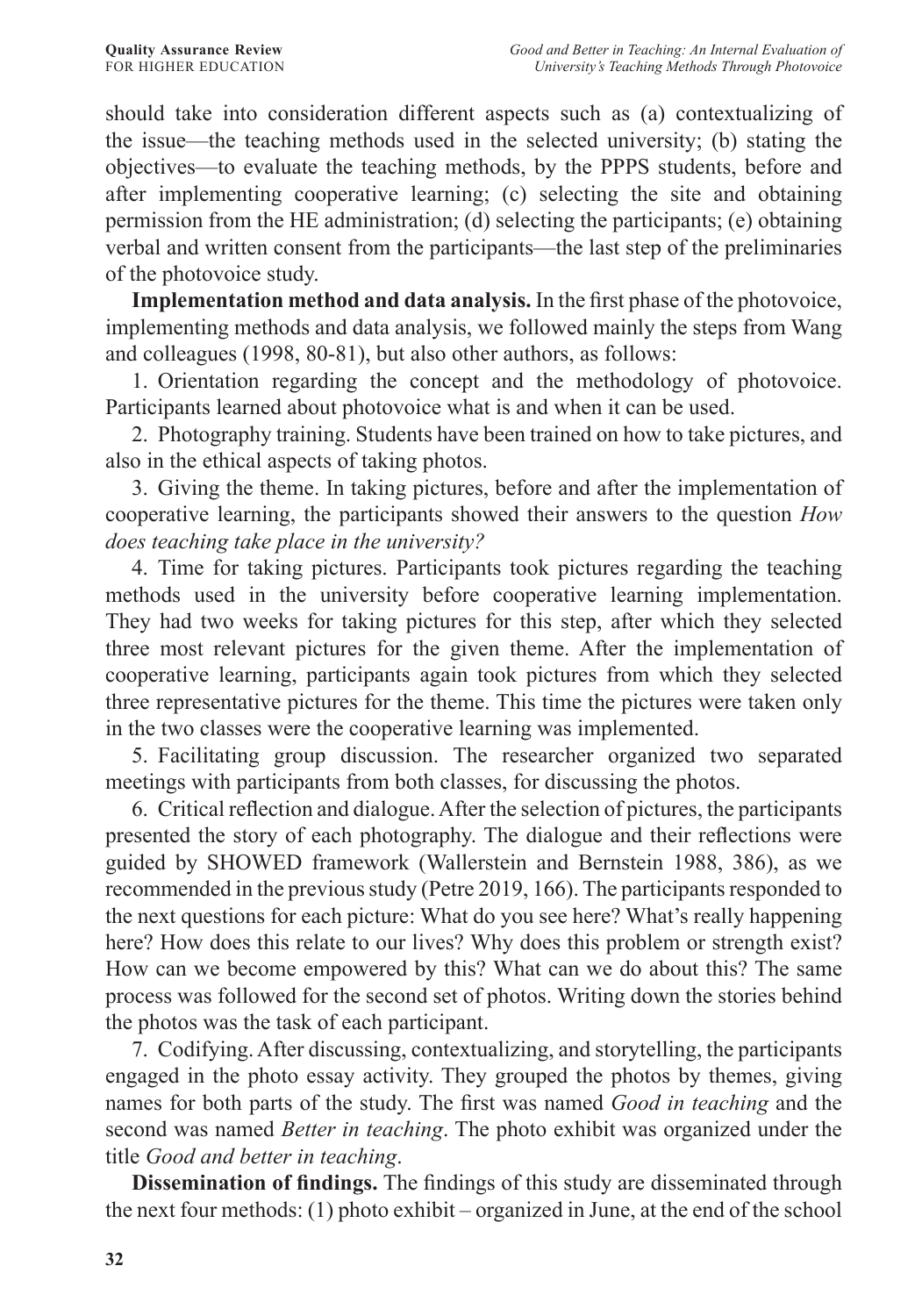year 2018-2019. Several professors participated in the photo exhibit, including academic representatives, as well as students and the participants. The photos were presented anonymously in order to not link them with the participants. The photo exhibit was organized as permanent, in a classroom of the PPPS academic program; (2) presentation in an international research conference – 20th AIIAS International Conference on Business, Education, and Public Health, Philippines, November 19- 21, 2019; (3) the present article; and (4) dissertation, as the study is part of the researcher's dissertation.

**Advocating policy.** The third phase of the photovoice, advocating policy, was addressed to the policy makers, the academic department of the university. For the second aspect – reaching the policy makers – the researcher presented the study and informed them about the steps involved. As this study was the second photovoice conducted in the university, the policy makers were familiarized with the concept of the photovoice. The photo exhibit aimed (a) to bring awareness about what the students of PPPS academic program need regarding the teaching methods and their initial training; and (b) to influence the decision of policy makers' regarding the improvement of the teaching methods.

#### **Sources of Data**

The present study used as the main source of data the photos taken by the selected PPPS students, before and after the implementation of cooperative learning. Additionally, for triangulation purpose, an online questionnaire was applied for both students and professors, regarding the actual teaching methods used in the university and the participants' recommendations regarding possible improvements of the teaching methods. Even if a survey was applied, the study is qualitative as its purpose is to improve the teaching methods in a university through the evaluation of the students, thus, honouring "the voices of the participants" (Creswell and Clark 2018, 7). Additionally, the researcher's class observations were used. Moreover, besides rigorously following the methodology, we made room for creativity in combining different methods of data collection (Flick 2018, 77).

## **Findings and Discussion**

The codifying step was done by the participants. They have grouped the photos and have identified the themes. The findings are presented based on the two phases of the research, named by the participants Good in teaching and Better in teaching. In what follows, we present the selected photos from the photovoice and the stories behind them, supported by the collected data.

#### **Recurring Themes I – Good in Teaching**

Four themes have been identified regarding how the PPPS students perceive the teaching methods used in the university before the implementation of cooperative learning: (a) interaction with low frequency, (b) pretty well, but not good enough, (c) quantity, and (d) let us progress.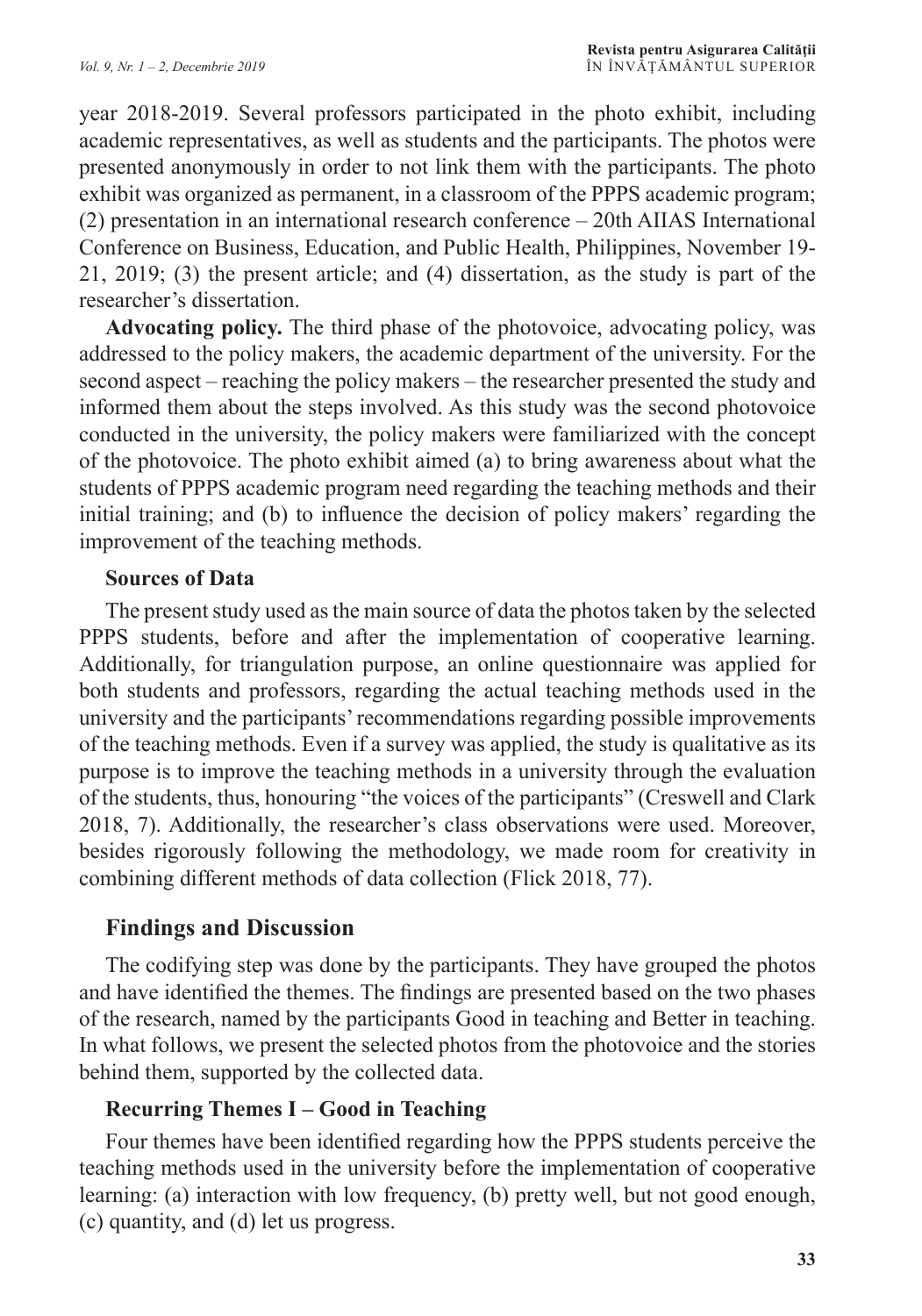



**Interaction with low frequency.** The findings show that students learn better when the teaching methods are diversified. The participants have mentioned that, occasionally, teachers use interactive methods in the class. One student said: "Taking into consideration that we learn many things in a short time, I think some things must be exemplified to us, to practically apply them for a better understanding. Most

of the professors do no teach in this way [interactively] and it is a pity. We can use traditional methods, but only by using them in combination with modern ones, of cooperation, we can have the desired results. As students, we can motivate our professors to look for the best teaching methods for us, so that we may understand better" (*Interaction with low frequency*, Group 2/Participant 1).

According to the students' survey responses, lecture occupies the first place in the teaching methods used, with 72%. On the other hand, from the professors who responded, only 29,4% have mentioned lecture as the main teaching method they use. Other teaching methods have been listed as being used in a secondary level in the classroom. Research has shown that students appreciate the use of interactive teaching methods in combination with the lecture (Cavanagh 2011, 23; Johnson and Johnson 2018, 6), identifying both interaction and cooperation as benefic for learning.



**Pretty well, but not good enough.**  In the ITT program, the professors must find the best ways to teach. The students' needs seem to be pretty different than those identified by some professors. One student mentioned that: "As a student, you go to classes to prepare for the real professional life. Life is practical, but classes are theoretical. Most often, the teaching methods of the content are general, explore the topic as

a whole, the students having no ability to adjust the received information, or the cases, to their particular needs.… Any time when the teaching process manages to respond to some real needs of the students, it prepares them practically for the future profession, providing them with specific information and practical solutions" (*The theory is general, but life is particular*, G2/P2).

The students expressed their desires by recommending through questionnaires interactive methods considered effective for learning. They listed graffiti, jigsaw,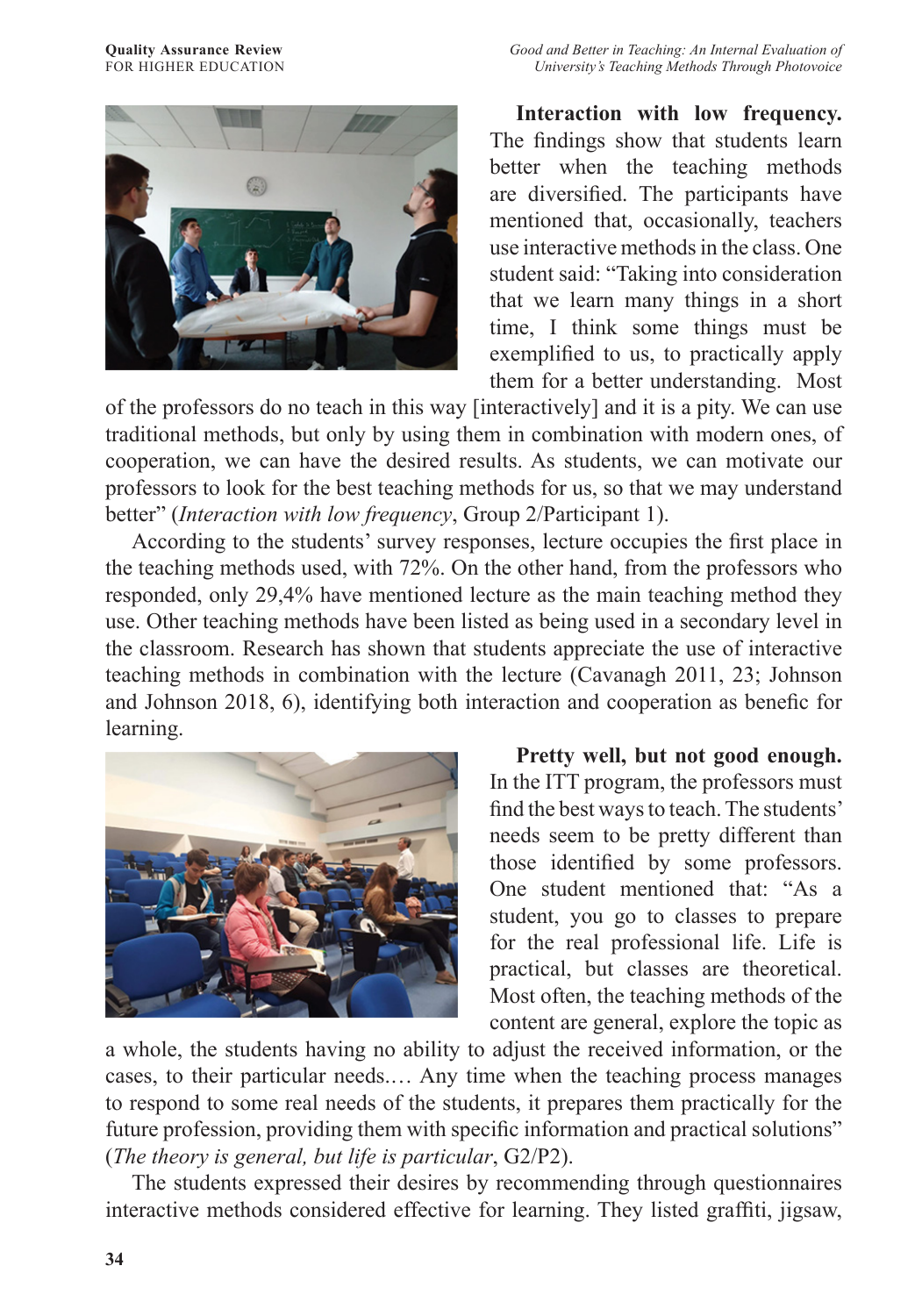debates, cooperative learning, working by small groups, KWL, mind maps, Think-Square-Share, Random Call, demo lessons, Numbered Heads Together, brainstorming, group investigation, Venn diagram, reciprocal teaching/learning, flipped classroom, experiments, stimulation of imagination and creativity, and many others. The professors mentioned in questionnaires, debate and case study which are number two and three in the list of the methods they use—followed by their recommendation for using interactive lecture, role-playing, simulation, and other methods adjusted to the needs of the students. These findings are supported by other research which states that students' learning is enhanced by using a variety of active teaching methods, most of them based on cooperation (Johnson and Johnson 2018, 4), and adjusted to the students' needs (Noh and Yusuf 2018, 2369).

**Quantity.** A larger quantity of requirements does not necessarily result in increasing the quality of learning. The participants mentioned the quantity of the requirements as a disadvantage in teaching. One participant expressed this concern through the picture next to it: "Student life is exhausting. During the school year, you cannot do anything else. At the end you see, and you get



amazed at how many things you did over a few months. Each professor considers his subject as the most important. Each has numerous requirements for the students and doesn't realize how many requirements are accumulating.… Probably this situation helps us to become more organized. But, surely, there are other ways through which we can get organized". (*Kilograms of information*, G1/P1).

Another student has mentioned that: "Each professor thinks that they are the only ones giving us assignments and the students realize how many they have to do in such a short time. Also, the student has many assignments and does not have a social life" (G1/P3). In traditional teaching, due to the emphasis on teachers' lecture and the competitive grading, assignments are organized only as individual assignments (Abdulahi, Hashim, and Kawo 2017, 257). A balance of individual, group, and class assignments may lead to equal opportunities for students' academic and social life.

**Let us progress!** Progress is related to the increasing use of technology and the decreasing use of lecture. Openness to the use of new technology in the classroom was mentioned by the students as a need. One participant wrote the following story: "The teaching methods are old, and we like what is old and secure. We are afraid of new, but

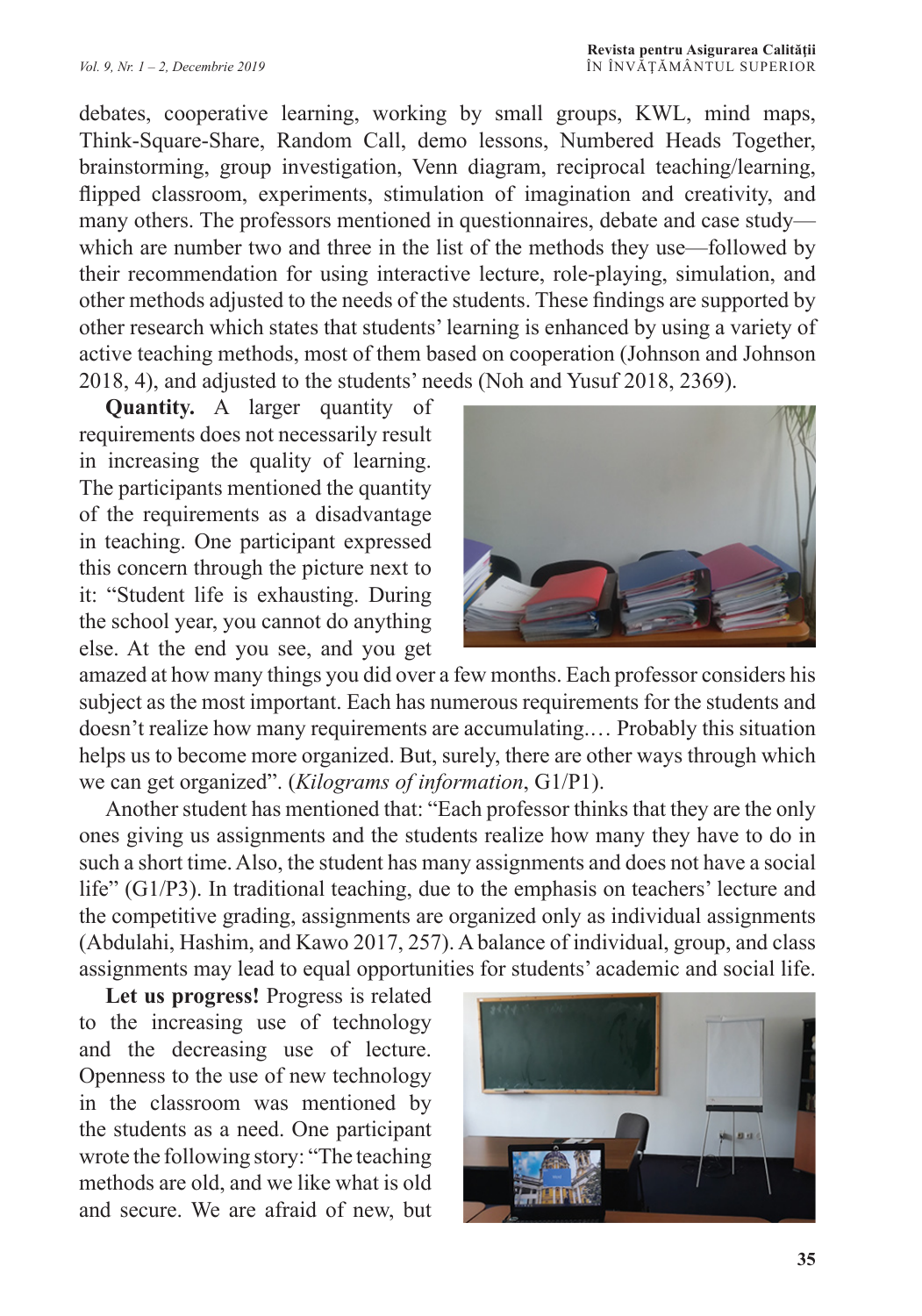this is not helping the students in their future eager-for-new-preparation.…We can keep the laptop [from the image], and the interactive work from the class can be transferred [also] in the online environment (Google Classroom, YouTube, Skype). As students, we can give solutions to improve the old teaching methods" (*Silence*, G1/P2).

Another participant mentioned that "The professor reads the presentation prepared for that class and, as the student is getting bored because the professor does not present, but reads, s/he is tempted to use the laptop for other purposes" (G1/P3). Students recommended also to the teachers, as a step towards progress, to take into consideration their learning style: "[We] have different learning styles. No matter how great the professors are, how relevant the content is, or how good the expositive teaching methods are, if these are repeated often and are not diversified, their effectiveness decreases, and learning does not occur" (G2/P2). According to Bati and colleagues (2012, 599), when mainly lecture is used, the students get bored and the learning process is not achieving the desired level. Thus, the professors must decrease the drawbacks of lecture by using technology to enhance teacher-student communication and to deliver the content (Neumann, Neumann, and Hood 2011, 274) and by taking into consideration the learning styles of the students (Popa, Laurian, and Fitzgerald 2011, 79).

## **Recurring Themes II – Better in Teaching**

In presenting the perception regarding the teaching methods after the implementation of cooperative learning in their classes, the participants have identified four themes: (a) better two than one, (b) no room for competition, (c) individual responsibility, and (d) do not stress us.



**Better two than one.** When students work in groups there is reciprocal teaching and learning. One participant said, "This situation exists because our professor realized how important and effective cooperative learning methods are. This class and all we have learned is an example of how we should work with our students. It is an example for us as students because we have noticed how easily the information was

retained, without an additional effort. As students, we should first appreciate this teaching method and encourage other professors to use it and then to apply it in our own teaching when we will be teachers" (*Better two than one*, G2/P1).

Another participant, from the parallel class, has stated that: "These methods help to structure students' relationships and responsibilities as well as possible and to evaluate actively and dynamically the knowledge gained by the students in class. In addition to the fact that they work together to achieve a common goal,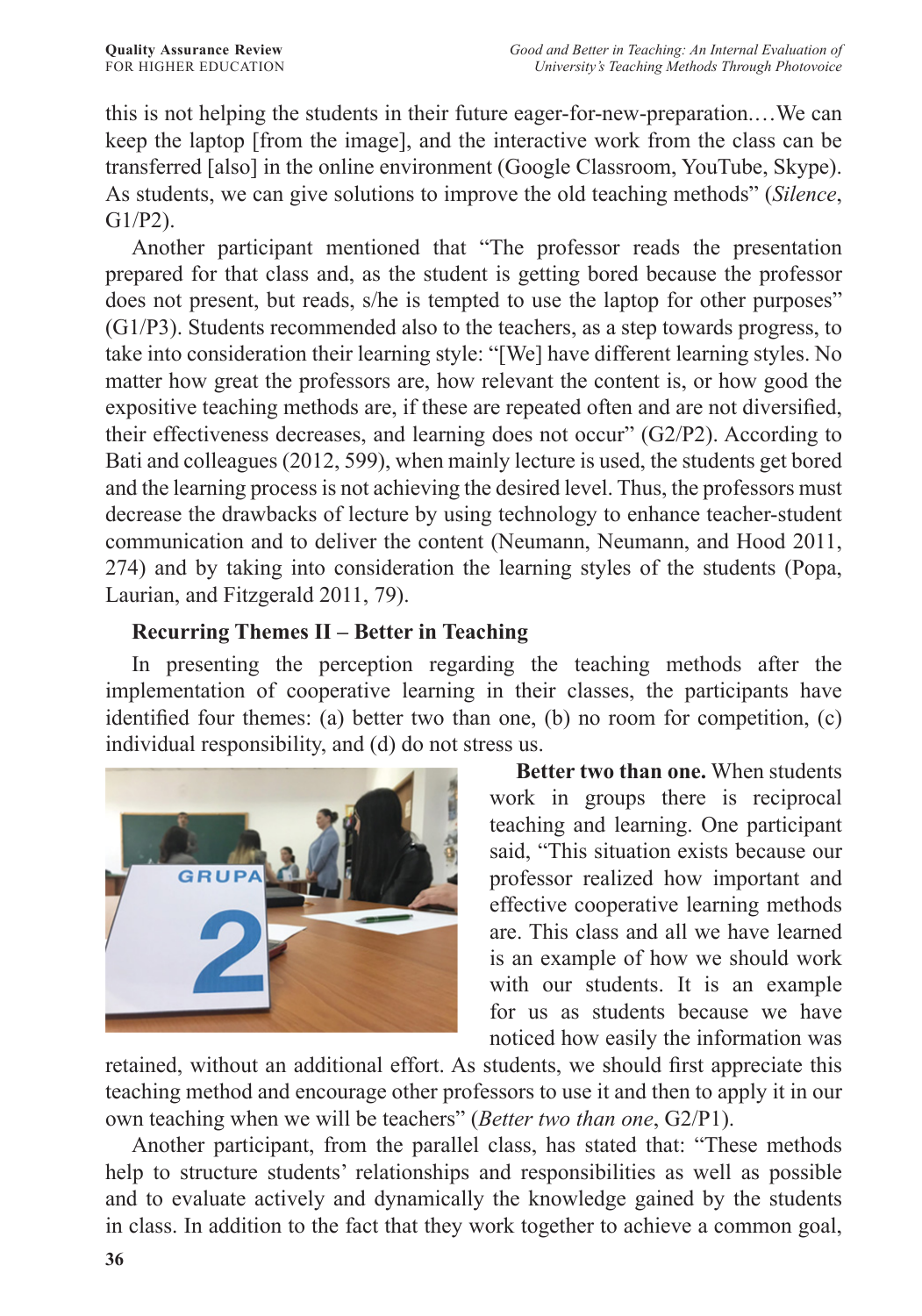the dynamic situations keep students attentive" (G1/P2). Research showed that learning in groups brings the advantage of shared knowledge and reciprocal support (Ottu 2017, 28) for achieving a common goal (Johnson and Johnson 2018, 4). A learning environment is also created among students, who are motivated to transfer the gained teaching knowledge and skills from the ITT to professional life (Joyce and Showers 2002, 73-74).

**No room for competition.** The classes have been organized in groups and cooperative learning encouraged them to decrease the competition often found in our classrooms. One participant explains her photo: "The student gives an answer to the class for the reviewing question after they discussed on this topic with the group peers. She has the possibility to clarify in the group the answer to the question, to present her point of view, and also to



enrich it by listening to other groups' and class colleagues' opinions. Through these methods, which are based on cooperation, the students learn to work with others towards a common goal, having the role to learn and also to help others understand, they perceive information as easy and store it in their minds for a longer time. As students, we can suggest other professors to apply these methods or we can use them in the future, in our professional activity" (*Public presentation*, G2/P3).

To eliminate competition and to assure the transfer of knowledge and skills from the ITT to their professions, a micro-teaching session was organized. One participant mentioned that "The micro-teaching lesson was an opportunity to learn more about me, about teaching, about integrating several methods (Think-Square-Share, Random Call, Jigsaw). Together with colleagues, we cooperated to have a beautiful microteaching. We supported each other, and we gave reciprocal feedback ... This way, we have been placed in situations we don't often meet in practice" (G1/P1).

Other studies show that sharing knowledge, teaching each other, encouraging cooperation instead of competition are perceived as positive aspects in the classroom (Johnson and Johnson 2018, 9) as well as promoting collaboration to lead students in active learning (Noh and Yusuf 2018, 2367). If during the ITT programme students are trained in a cooperative environment, they will be able to apply it in their profession, changing the actual direction of individual and competitive learning to one focused on group and cooperative learning.

**Individual responsibility.** A responsible student today will be a responsible teacher tomorrow. Individual responsibility can be learned when is intentionally taught. "Cooperative learning teaching methods promote teamwork, and the team students feel dependent upon one other and are aware that personal success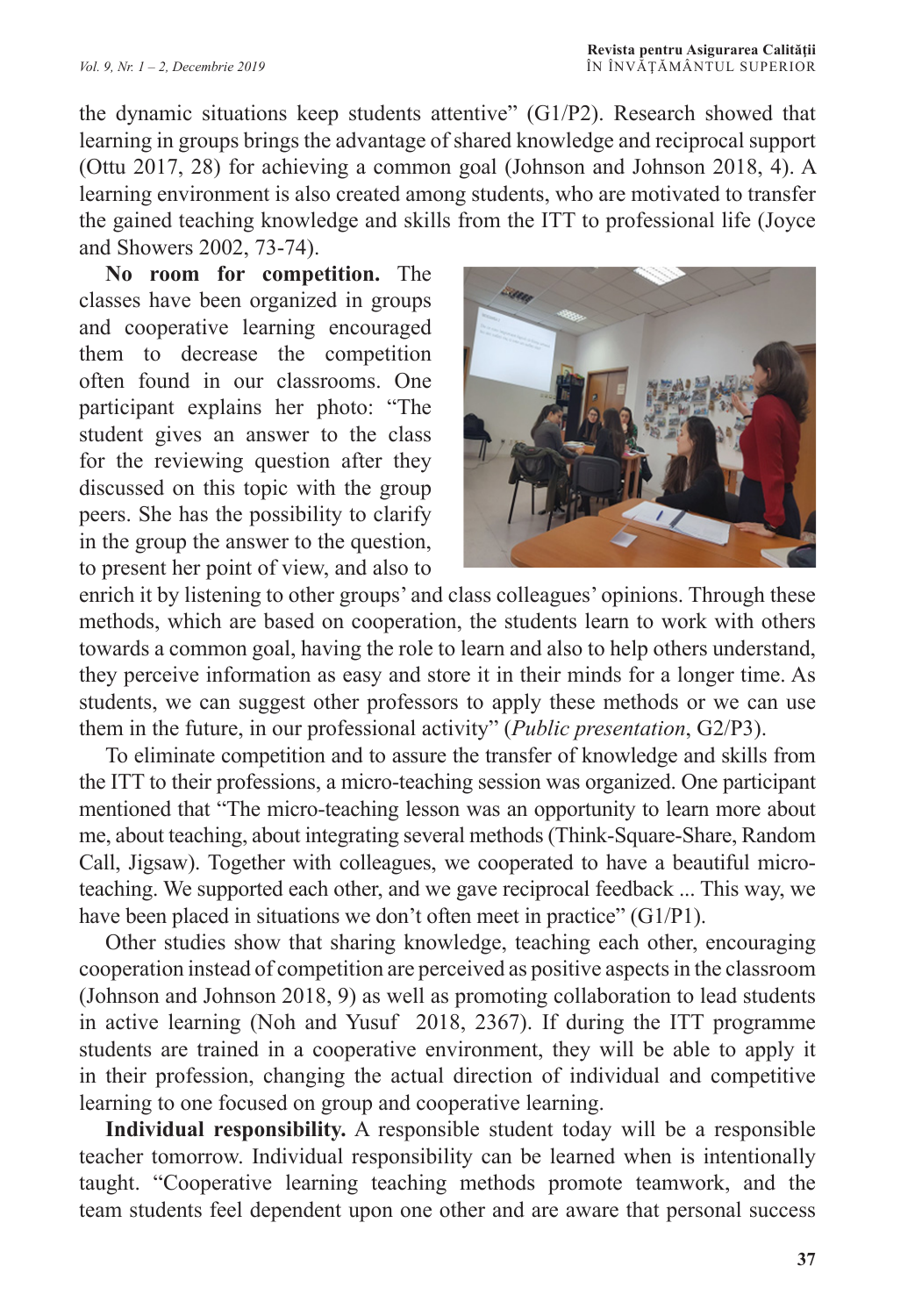

depends on the success of the other group members. This board is used for roles distribution in the small groups. The roles are changing from class to class. This reflects in a small measure the interdependence developed between group members. The result is the sum of all efforts, amplified by the synergic effect. At the same time, competition is discouraged. By changing the roles within groups, students develop in

various and harmonious ways. We can fulfil our roles dutifully, to do our part as best as we can, and to relate with the other members of the group so that success is maximum" (*No one is smarter than all of us*, G2/P2).

Another participant mentioned that "The method helps in making students responsible in their base group, and also develops the relationships between students. It is used for better structuring the relationships and the responsibilities of the students in the class groups" (G1/P2). Students learned to be responsible first for their learning and growth and second for their group results. Research showed that when cooperation is present, students are motivated to support each other and to make their own contribution valuable for the group, celebrating both individual learning and group success (Johnson and Johnson 2018, 9), opposite to those with a competitive and individualistic background (Macpherson 2015, 5).



**Do not stress us.** Learning happens in a non-stressful environment which may be created by the professors. One participant said, "This picture highlights that the students are not stressed when they are asked a certain thing. Why? Because the professor is picking up a card with the name of a student to get the answer, only after all students discussed in groups, deciding the answer for that question. Thus, even

if that student did not know the answer for that question, now, when she is asked to stand up, she knows it because they discussed it together in the group. It is not necessary to go through embarrassing moments when we are asked and we don't know when instead we could transform these occasions in learning situations. Our professor always repeated the motto of cooperative learning: 'No one is smarter than all of us.' When we work in teams, the outcomes are superior to those resulting from the work of one person. As students, we should, first of all, be aware that this is how we learn the best and how we have the best results, and then we must learn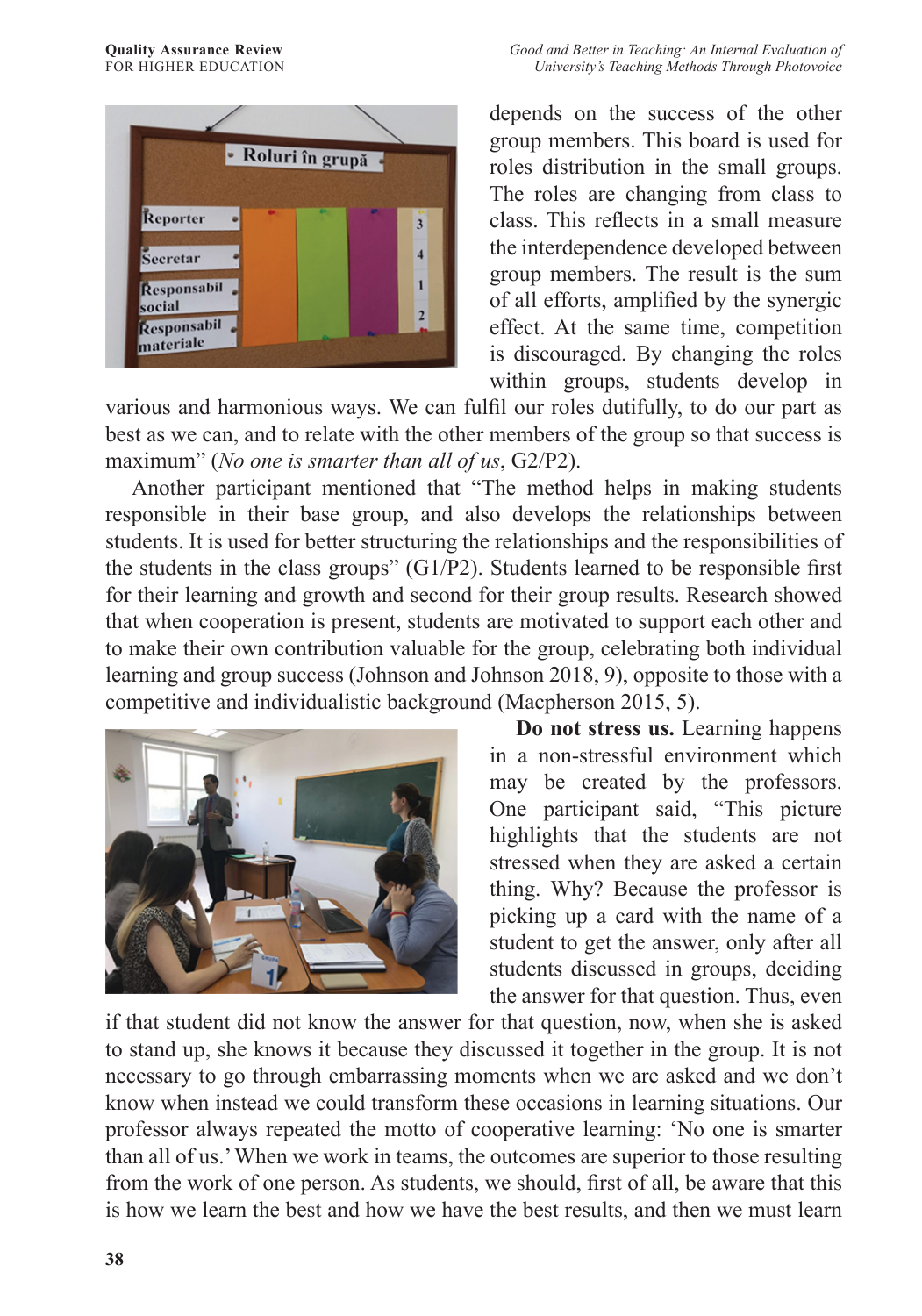how to deal with the children who will be our students" (*Forbidden: "Stand up!... Sit down! You have an F!"*, G2/P1).

The participants understood that cooperation helps them choose to do things in a better way and to eliminate academic stress. One student mentioned, "The students learn in a group for the exam. We work together, we help each other, we reciprocally teach. The group came as a challenge from a professor from our classes. Learning for exams is a very stressful time. But with a little help from your colleagues, you can easily overcome it. Let us organize ourselves more often in study groups" (G1/P1). Cooperative learning helps students to involve not only cognitively but also emotionally with their colleagues (Johnson and Johnson 2018, 10). They feel enjoyment in learning (Miller 2017, 31). As such, the learning environment should be positive and constructive for students' growth in knowledge and skills.

A very positive aspect of this research is that the participants have identified the advantages of cooperative learning not only for their academic journey but also for their professional life. They have looked at this academic exercise as a way of growing. Thus, they responded positively to the cooperative learning approach perceiving it as favourable in their ITT program. At the same time, participants contributed to the internal evaluation of the teaching methods in the selected HE. As qualitative research findings cannot be generalized, we agree that it is the reader who must decide to what extent the findings of the study and the research design can be replicated in his/her environment.

#### **Policy Decision-Making**

During the photo exhibit a positive environment was created wherein the policy makers were exposed to the participants' opinion regarding the university teaching methods, evaluated through photovoice. The students, as stakeholders, expressed their perceptions constructively. Thus, the policy makers have decided that the university will continue the annual university evaluation through photovoice and will keep as a permanent exhibit the photovoice results of Good and better in teaching, the second stage of the study The school of my dreams. The permanent photo exhibit may inspire other professors in looking for the most effective teaching practices. A summary of this internal evaluation as well as the pictures from the photovoice, have been posted on the site of the selected HE.

## **Conclusion**

Internal evaluation in HE may lead to positive improvements when the leaders are receptive to let the students' voices be heard. It enables students to innovatively and has created the environment in which an institutional transformation can be made. Even if traditional teaching is mainly used in the selected university, the students had the openness to state that modern methods have a positive impact in the ITT program. They approached their training with a positive attitude, highlighting the need for progress in using interactive teaching, cooperation, and technology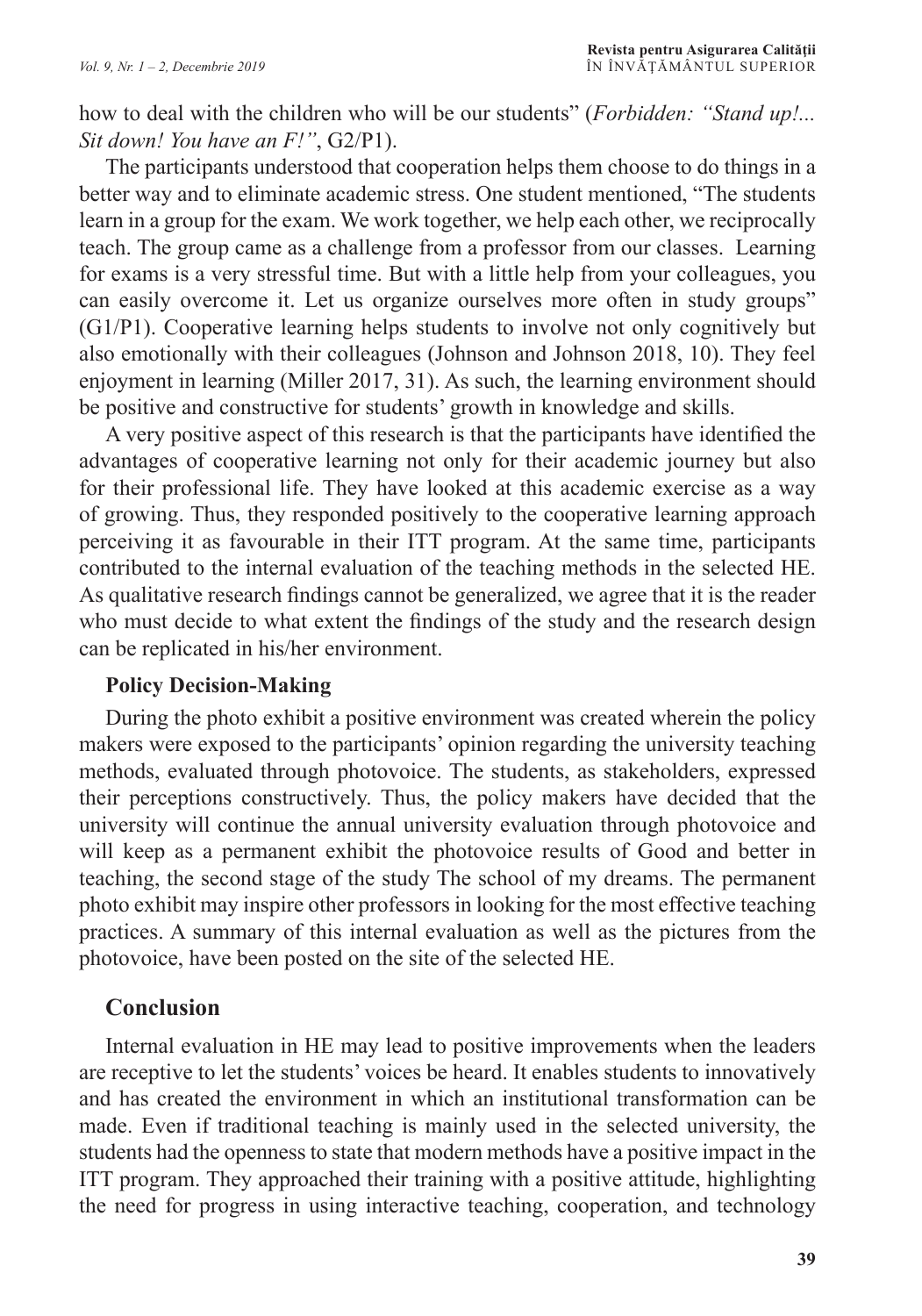in the classroom. They made recommendations which have been implemented in the classes where the study was conducted. Positive results were mentioned by the students after the implementation of cooperative learning in the ITT: developing a positive learning environment, preparing students for their professional life, showing them a teaching model by using a variety of methods, training them for classroom management, decreasing competition and encouraging reciprocal support, developing positive interdependence within the groups, using microteaching for helping them apply what they have learned, encouraging reciprocal feedback, increasing individual responsibility, experiencing stress-free evaluation methods, and preparing students to transfer the knowledge and skills from the ITT program to the workplace by organizing study groups.

The recommendations developed through this study are several. First, internal evaluation in HE, using students' perspective, can contribute to the institutional growth. Students must be encouraged to express their recommendations in a positive and constructive way. Thus, the HE leadership team must continue to enable others to act. Second, the method used in the internal evaluation may or may not be effective. In our case, photovoice not only created a positive environment for sharing students' evaluations regarding teaching methods, but also demonstrated that it is a good practice in the internal evaluation, leading to institutional improvements. For further studies, internal institutional evaluation may be realized through photovoice with university employees, students, and parents at all educational levels.

## *References*

Abdulahi, Mohammed Mussa, Hakim Hashim, and Mohammed Kawo. 2017. "Improving the Achievement of Second Year Natural Resource Management Students of Madawalabu University Through Cooperative Learning." *Educational Research and Reviews* 12 (6): 356–65.

Adair, John. 2010. *Develop Your Leadership Skills*. London: Kogan Page.

Adair, John. 2011. *The John Adair Lexicon of Leadership*. London: Kogan Page.

Banks, Marcus. 2018. *Using Visual Data in Qualitative Research*. London: SAGE.

Bati, A. Hilal, Aliye Mandiracioglu, Fatma Orgun, and Figen Govsa. 2012. "Why Do Students Miss Lectures? A Study of Lecture Attendance Amongst Students of Health Science." *Nurse Education Today* 33 (6): 596–601.

Bergmark, Ulrika, and Catrine Kostenius. 2018. "Appreciative Student Voice Model–Reflecting on an Appreciative Inquiry Research Method for Facilitating Student Voice Processes." *Reflective Practice* 19 (5): 623–37.

Bloom, Jennifer L, Bryant L Hutson, Ye He, and Erin Konkle. 2013. "Appreciative Education." *New Directions for Student Services* 143: 5–18.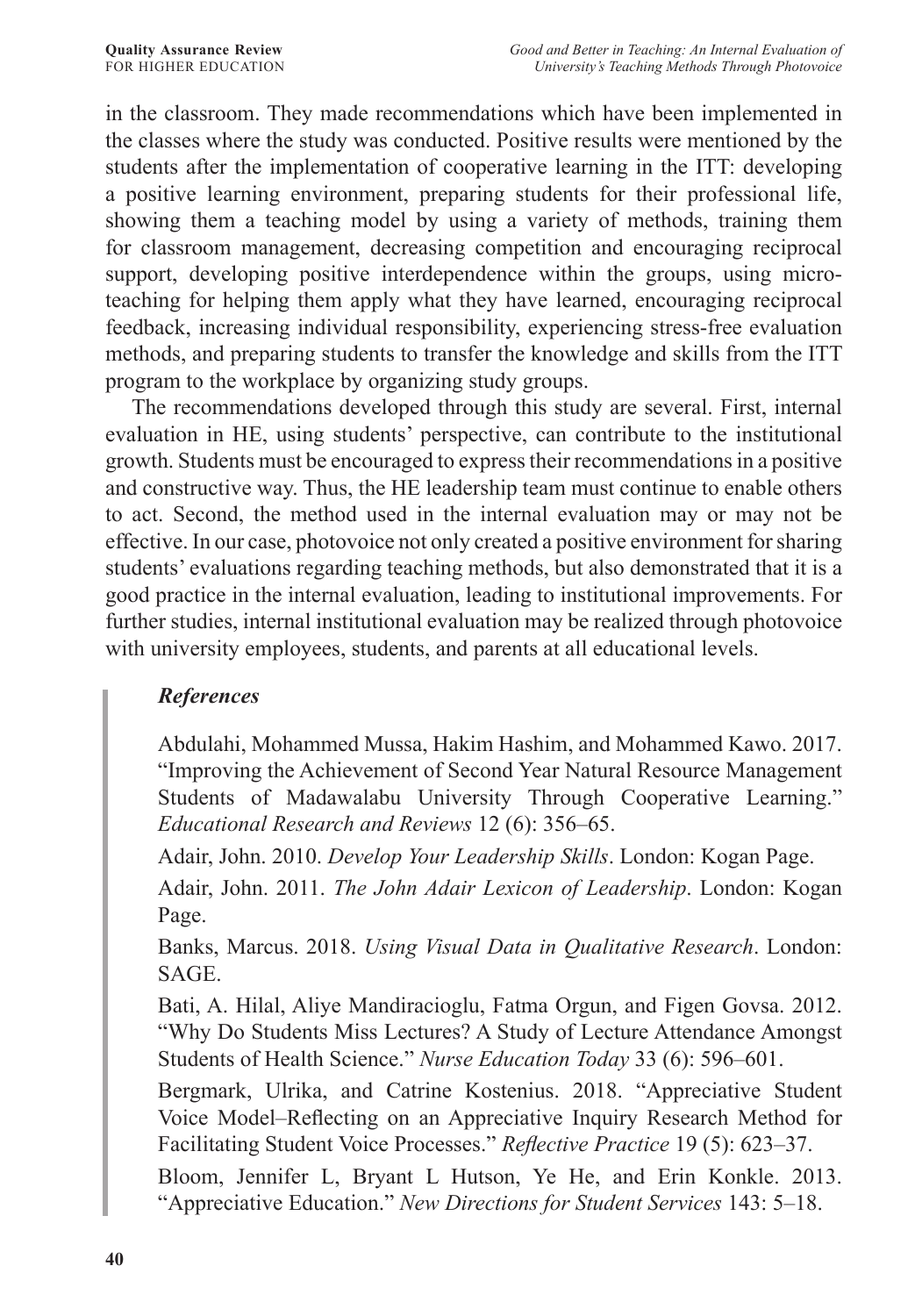Butler-Kisber, Lynn. 2018. *Qualitative Inquiry. Thematic, Narrative and Art-Based Perspectives.* London: SAGE.

Canning, John. 2016. "Conceptualising Student Voice in Uk Higher Education: Four Theoretical Lenses." *Teaching in Higher Education* 22 (5): 519–31.

Carter, Andrew. 2015. *Carter Review of Initial Teacher Training (Itt).* Department for Education.

Cavanagh, Michael. 2011. "Students' Experiences of Active Engagement Through Cooperative Learning Activities in Lectures." *Active Learning in Higher Education* 12 (1): 23–33.

Ciolan, Lucian, Mihai Păunescu, Ciprian Fartuşnic, Romiță Iucu, and Călin Hintea. 2015. "The Role of Impact Evaluation in Evidence-Based He Policy Making: The Contribution of Transparency Tools." In *Higher Education Reforms in Romania*, edited by Adrian Curaj, Ligia Deca, Eva Egron-Polak, and Jamil Salmi, 25–42. New York: Springer.

Creswell, John W., and Vicki L. Plano Clark. 2018. *Designing and Conducting Mixed Methods Research*. Thousand Oaks, CA: SAGE.

Creswell, John. W. 2012. E*ducational Research: Planning, Conducting, and Evaluating Quantitative and Qualitative Research*. Boston, MA: Pearson.

Dahler-Larsen, Peter. 2018. "Qualitative Evaluation. Methods, Ethics, and Politics With Stakeholders." In *The Sage Handbook of Qualitative Research*, edited by Norman K. Denzin, and Yvonna S. Lincoln, 867–86. Thousand Oaks, CA: SAGE.

Dewar, Belinda, and Cathy Sharp. 2013. "Appreciative Dialogue for Co-Facilitation in Action Research and Practice Development." *International Practice Development Journal* 3 (2): 1-10.

Commission, European. 2019. *Education and Training. Monitor 2019. Romania.* 

Fifolt, Matthew, and Lori Lander. 2013. "Cultivating Change Using Appreciative Inquiry." *New Directions for Student Services* 143: 19–30.

Flick, Uwe. 2018. *Designing Qualitative Research.* London: SAGE.

Freire, Paulo. 2005. *Pedagogy of the Oppressed*. New York, NY: Continuum.

Geven, Koen, Adina Maricuţ, Norbert Sabic, Robert Santa, and Oana Sârbu. 2015. "Why Do Romanian Universities Fail to Internalize Quality Assurance." In *Higher Education Reforms in Romania*, edited by Adrian Curaj, Ligia Deca, Eva Egron-Polak, and Jamil Salmi, 43–61. New York: Springer.

Jackson, F. M., A. R Saran, S. Ricks, J. Essien, K. Klein, D. Roberts, and N. Worthy. 2014. "Save 100 Babies©: Engaging Communities for Just and Equitable Birth Outcomes Through Photovoice and Appreciative Inquiry." *Matern Child Health* 18: 1786–1794.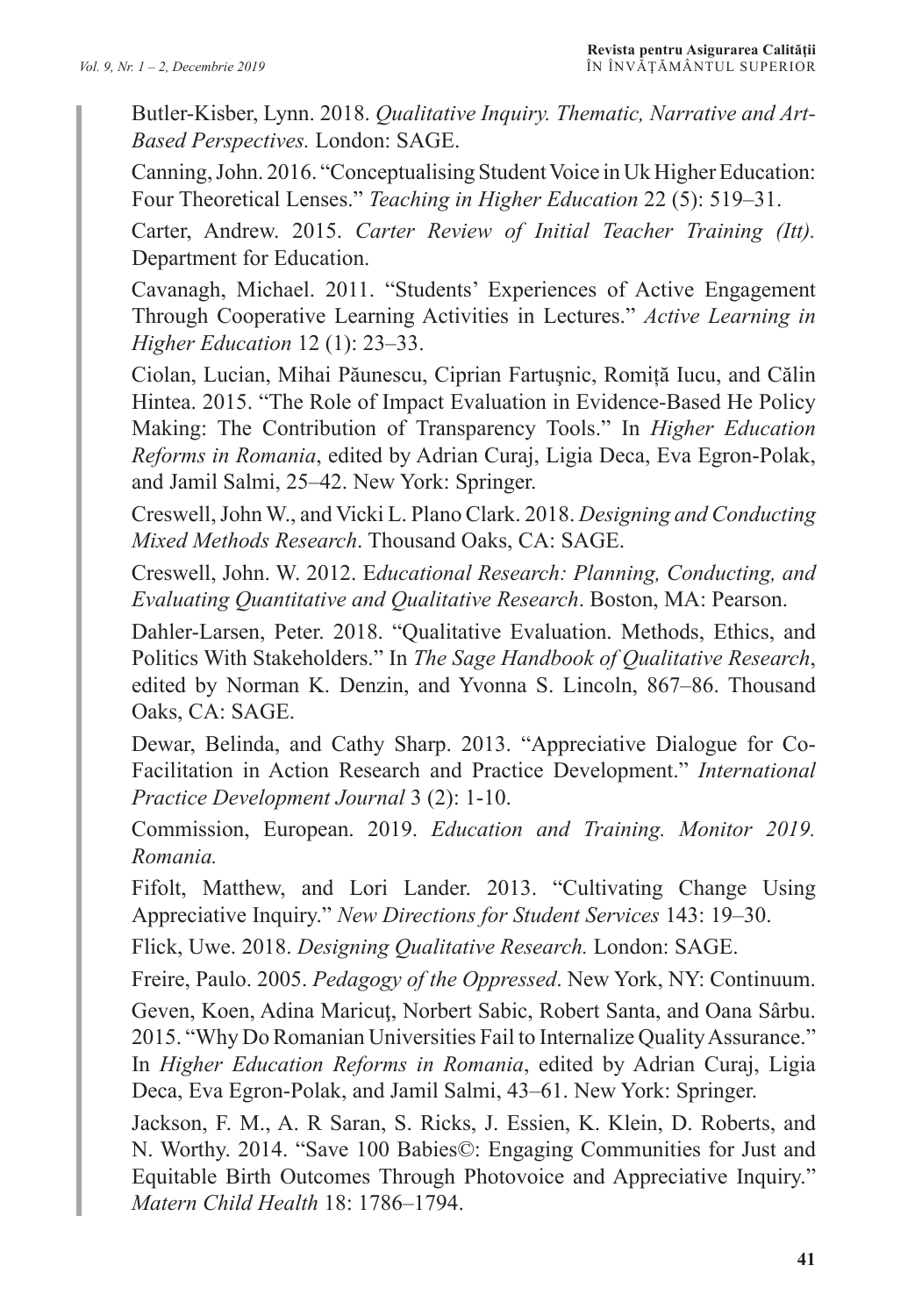Johnson, David W., and Roger T. Johnson. 2018. "Cooperative Learning: The Foundation for Active Learning [Working Title]."

Joyce, Bruce, and Beverly Showers. 2002. *Student Achievement Through Staff Development*. Alexandria, VA: Association for Supervision and Curriculum Development.

Kitchen, Hannah, Elizabeth Fordham, Kirsteen Henderson, Anne Looney, and Soumaya Maghnouj. 2017. *Romania 2017*, Oecd Reviews of Evaluation and Assessment in Education. Paris: OECD Publishing.

Kouzes, James M., and Barry Z. Posner. 2017. *The Leadership Challenge Workbook*. San Frascisco, CA: The Leadership Challenge.

Leavy, Patricia. 2017. *Research Design*. New York, NY: Guilford.

Macpherson, Alice. 2015. *Cooperative Learning Group Activities for College Courses.* Surrey, BC, Canada: Kwantlen Polytechnic University.

Margolis, Eric, and Renu Zunjarwad. 2018. "Visual Research." In *The Sage Handbook of Qualitative Research*, edited by Norman K. Denzin, and Yvonna S. Lincoln, 600–26. Thousand Oaks, CA: SAGE.

Mather, Peter C, and Michael Hess. 2013. "Promoting Positive Leadership." *New Directions for Student Service*s 143: 31–40.

Miller, Sarah. 2017. "Group Encouragement: Action Research on Cooperative Learning". *Honors Projects*. 256.

Neumann, David L, Michelle M. Neumann, and Michelle Hood. 2011. "Evaluating Computer-Based Simulations, Multimedia and Animations That Help Integrate Blended Learning With Lectures in First Year Statistics." *Australasian Journal of Educational Technology* 27 (2): 274–289.

Noh, Mohd Aderi Che, and Sri Andayani Mahdi Yusuf. 2018. "Collaborative Learning Technique Within Higher Learning Education Students." *Creative Education* 9: 2367–2375.

OECD. 2013. *Synergies for Better Learning: An International Perspective on Evaluation and Assessment.* Paris: OECD.

Ottu, Iboro F. A. 2017. "Cooperative Stakeholding: Optimising Students' Educational Practice Through Need-Centred Self-Determination, Connectedness With Learning Environment and Passion." *Journal of Education and Practice* 8 (4): 21–33.

Petre, Gianina Estera. 2019. "The School of My Dreams: Perceiving the Unspoken Desires of Undergraduate Students Through Photovoice." *International Forum* 22 (1): 151–168.

Popa, Carmen, Simona Laurian, and Carlton Fitzgerald. 2011. "The Impact of Using Mi Strategies on Pppe Student's Attitude Towards Two Academic Disciplines." *Journal of Educational Sciences & Psychology* 1 (1): 70–79.